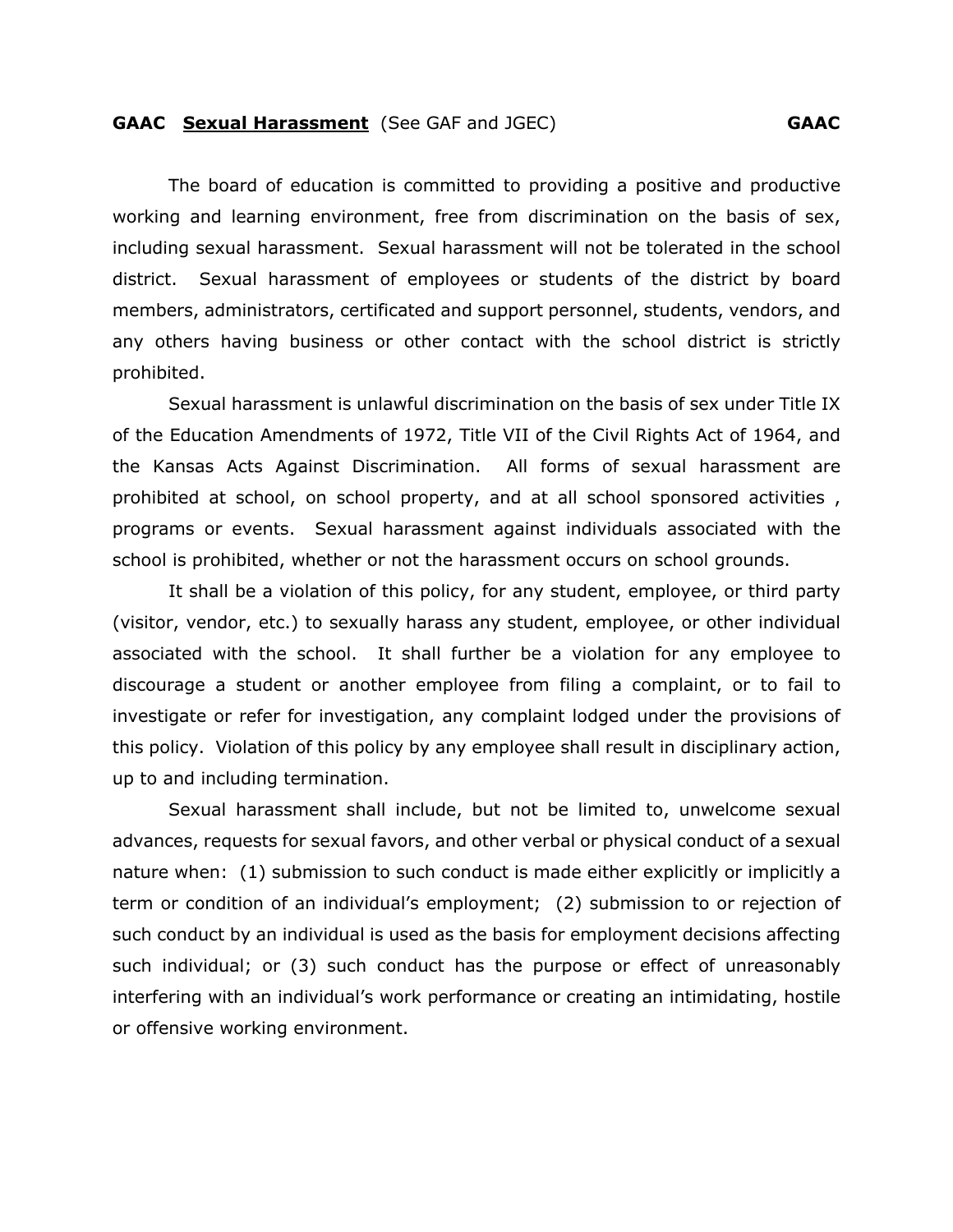Sexual harassment may result from verbal or physical conduct or written or graphic material. Sexual harassment may include, but is not limited to: verbal harassment or abuse; pressure for sexual activity; repeated remarks to a person,

## **GAAC Sexual Harassment** (See GAF and JGEC) **GAAC-2**

with sexual or demeaning implication; unwelcome touching; or suggesting or demanding sexual involvement accompanied by implied or explicit threats concerning an employee's job status.

The district encourages all victims of sexual harassment and persons with knowledge of such harassment to report the harassment immediately. Complaints of sexual harassment will be promptly investigated and resolved.

Employees who believe they have been subjected to sexual harassment should discuss the problem with their immediate supervisor. If an employee's immediate supervisor is the alleged harasser, the employee should discuss the problem with the building principal or the district compliance coordinator. Employees who do not believe the matter is appropriately resolved through this meeting may file a formal complaint under the district's discrimination complaint procedure in policy KN.

Complaints received will be investigated to determine whether, under the totality of the circumstances, the alleged behavior constitutes sexual harassment under the definition outlined above. Unacceptable conduct may or may not constitute sexual harassment, depending on the nature of the conduct and its severity, pervasiveness and persistence. Behaviors which are unacceptable but do not constitute harassment may also result in employee discipline.

If discrimination or harassment has occurred, the district will take prompt, remedial action to prevent its reoccurrence.

Any employee who witnesses an act of sexual harassment or receives a complaint of harassment from another employee or a student shall report the complaint to the building principal. Employees who fail to report complaints or incidents of sexual harassment to appropriate school officials may face disciplinary action. School administrators who fail to investigate and take appropriate corrective action in response to complaints of sexual harassment may also face disciplinary action.